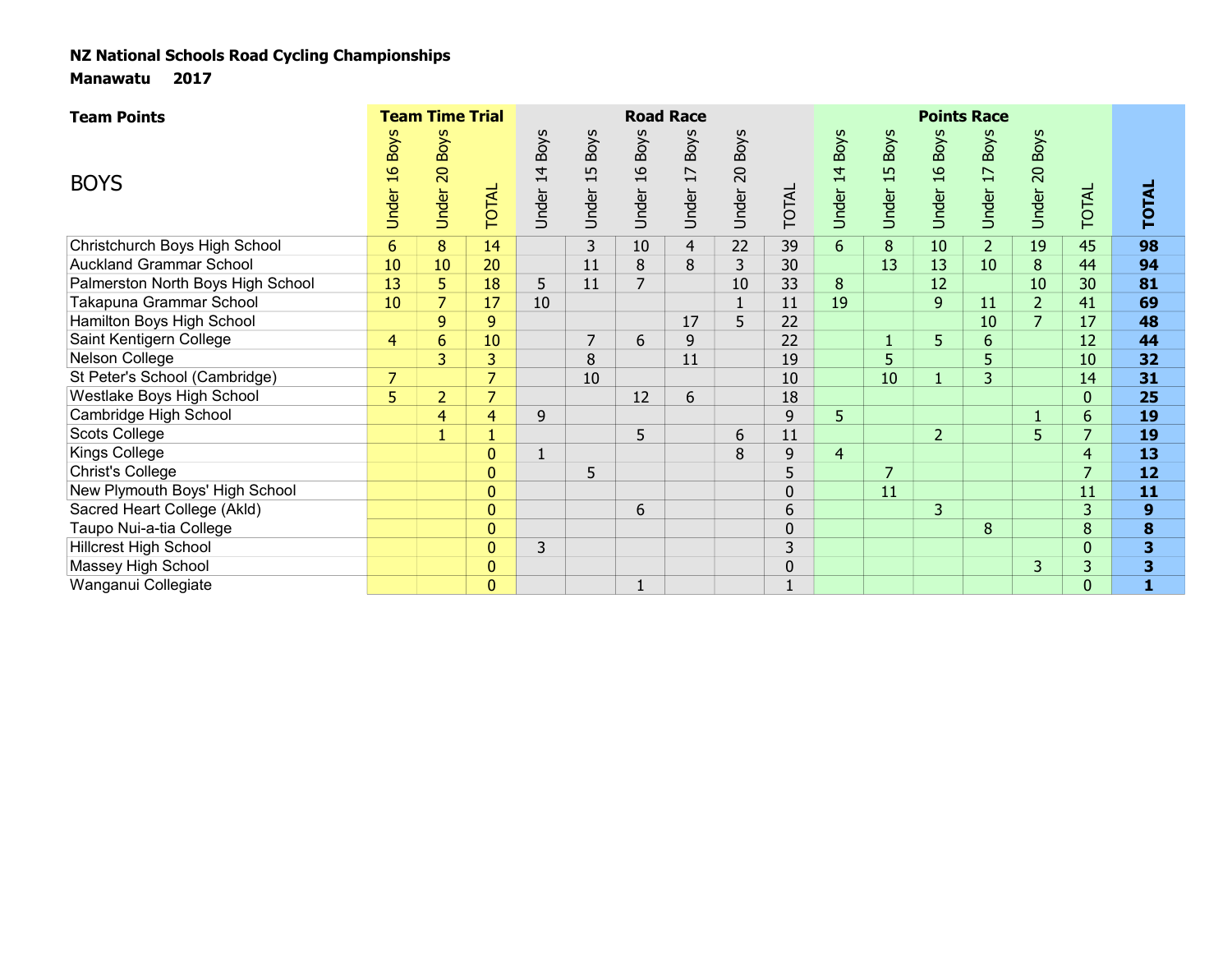| <b>Team Points</b>                   |                                  | <b>Team Time Trial</b> |                |                |                      |                                 | <b>Road Race</b>                  |                      |                |                   |                                  |                                 | <b>Points Race</b>                |                   |                |                         |  |
|--------------------------------------|----------------------------------|------------------------|----------------|----------------|----------------------|---------------------------------|-----------------------------------|----------------------|----------------|-------------------|----------------------------------|---------------------------------|-----------------------------------|-------------------|----------------|-------------------------|--|
| <b>GIRLS</b>                         | Girls<br>$\overline{a}$<br>Under | Girls<br>Under 20      | TOTAL          | Under 14 Girls | Girls<br>15<br>Under | Girls<br>$\frac{6}{1}$<br>Under | Girls<br>$\overline{17}$<br>Under | Girls<br>20<br>Under | TOTAL          | 14 Girls<br>Under | Girls<br>$\frac{15}{1}$<br>Under | Girls<br>$\frac{6}{1}$<br>Under | Girls<br>$\overline{17}$<br>Under | 20 Girls<br>Under | TOTAL          | <b>TOTAL</b>            |  |
| Baradene College of the Sacred Heart | 19                               | $\overline{9}$         | 28             | $\overline{7}$ | 8                    | 12                              | 11                                | 19                   | 57             | $\overline{9}$    | 5                                | 5                               |                                   | 13                | 32             | 117                     |  |
| Epsom Girls Grammar School           | 14                               | $\bf 8$                | 22             |                | 15                   | 13                              |                                   | $\overline{2}$       | 30             |                   | 5                                | 15                              |                                   | 9                 | 29             | 81                      |  |
| Waikato Diocesan School For Girls    | 6                                | 11                     | 17             |                |                      | 8                               | 24                                | $\overline{3}$       | 35             |                   |                                  |                                 | 25                                |                   | 25             | 77                      |  |
| Takapuna Grammar School              | $\overline{7}$                   | $\overline{2}$         | 9              | 11             | 10                   |                                 | 8                                 |                      | 29             |                   | $\overline{7}$                   |                                 | 14                                | 5                 | 26             | 64                      |  |
| St Peter's School (Cambridge)        |                                  | $\overline{7}$         | $\overline{7}$ |                |                      |                                 | 9                                 | 9                    | 18             |                   |                                  |                                 | 10                                | 10                | 20             | 45                      |  |
| Saint Kentigern College              | 8                                | 6                      | 14             | $\overline{4}$ | $\overline{4}$       |                                 | $\mathbf{1}$                      |                      | 9              |                   | 14                               |                                 | $\mathbf{1}$                      |                   | 15             | 38                      |  |
| Cambridge High School                | $\mathbf{1}$                     | 5                      | $6\phantom{1}$ |                |                      | 9                               |                                   |                      | 9              |                   |                                  | 14                              |                                   |                   | 14             | 29                      |  |
| Palmerston North Girls High School   |                                  |                        | $\mathbf{0}$   |                | 6                    |                                 |                                   | $\overline{4}$       | 10             |                   | $\overline{9}$                   |                                 |                                   | 10                | 19             | 29                      |  |
| St Mary's College (Akld)             |                                  |                        | $\mathbf{0}$   | 5              |                      | 3                               |                                   | 6                    | 14             | 8                 |                                  | 6                               |                                   |                   | 14             | 28                      |  |
| Tararua College                      |                                  |                        | $\mathbf{0}$   |                | 9                    |                                 |                                   |                      | 9              | 12                |                                  |                                 |                                   |                   | 12             | 21                      |  |
| Villa Maria College                  |                                  | $\overline{4}$         | 4              |                | $\mathbf{1}$         |                                 |                                   | $\overline{7}$       | 8              |                   |                                  |                                 |                                   | 8                 | 8              | 20                      |  |
| Lincoln High School                  |                                  |                        | $\Omega$       |                |                      | 10                              |                                   |                      | 10             |                   |                                  | 9                               |                                   |                   | 9              | 19                      |  |
| Diocesan School for Girls            |                                  | 3                      | 3              |                |                      |                                 |                                   |                      | $\mathbf 0$    |                   | 10                               |                                 |                                   |                   | 10             | 13                      |  |
| Gisborne Girls High School           |                                  |                        | $\Omega$       |                |                      |                                 |                                   | 5                    | 5              |                   |                                  |                                 |                                   |                   | $\overline{0}$ | 5                       |  |
| James Hargest College                |                                  |                        | $\mathbf{0}$   |                |                      |                                 |                                   |                      | $\Omega$       |                   | $\overline{4}$                   |                                 |                                   |                   | $\overline{4}$ | $\overline{\mathbf{4}}$ |  |
| St Cuthbert's College                |                                  |                        | $\mathbf{0}$   |                |                      |                                 | $\overline{2}$                    |                      | $\overline{2}$ |                   |                                  |                                 | $\overline{2}$                    |                   | $\overline{2}$ | 4                       |  |
| <b>Ashburton College</b>             |                                  |                        | $\overline{0}$ |                |                      |                                 |                                   |                      | $\overline{0}$ |                   |                                  | $\overline{3}$                  |                                   |                   | $\overline{3}$ | 3                       |  |
| New Plymouth Girls' High School      |                                  |                        | $\mathbf{0}$   |                |                      |                                 |                                   |                      | $\overline{0}$ |                   |                                  |                                 | 3                                 |                   | 3              | 3                       |  |
| Rangi Ruru Girls' School             |                                  |                        | $\mathbf{0}$   |                | $\overline{2}$       |                                 |                                   |                      | $\overline{2}$ |                   | $\blacksquare$                   |                                 |                                   |                   |                | 3                       |  |
| Karamu High School                   |                                  |                        | $\mathbf{0}$   |                |                      |                                 |                                   |                      | $\overline{0}$ |                   |                                  | $\overline{2}$                  |                                   |                   | $\overline{2}$ | $\overline{2}$          |  |
| Westlake Girls High School           |                                  |                        | $\mathbf 0$    |                |                      |                                 |                                   |                      | $\overline{0}$ |                   |                                  |                                 |                                   |                   |                |                         |  |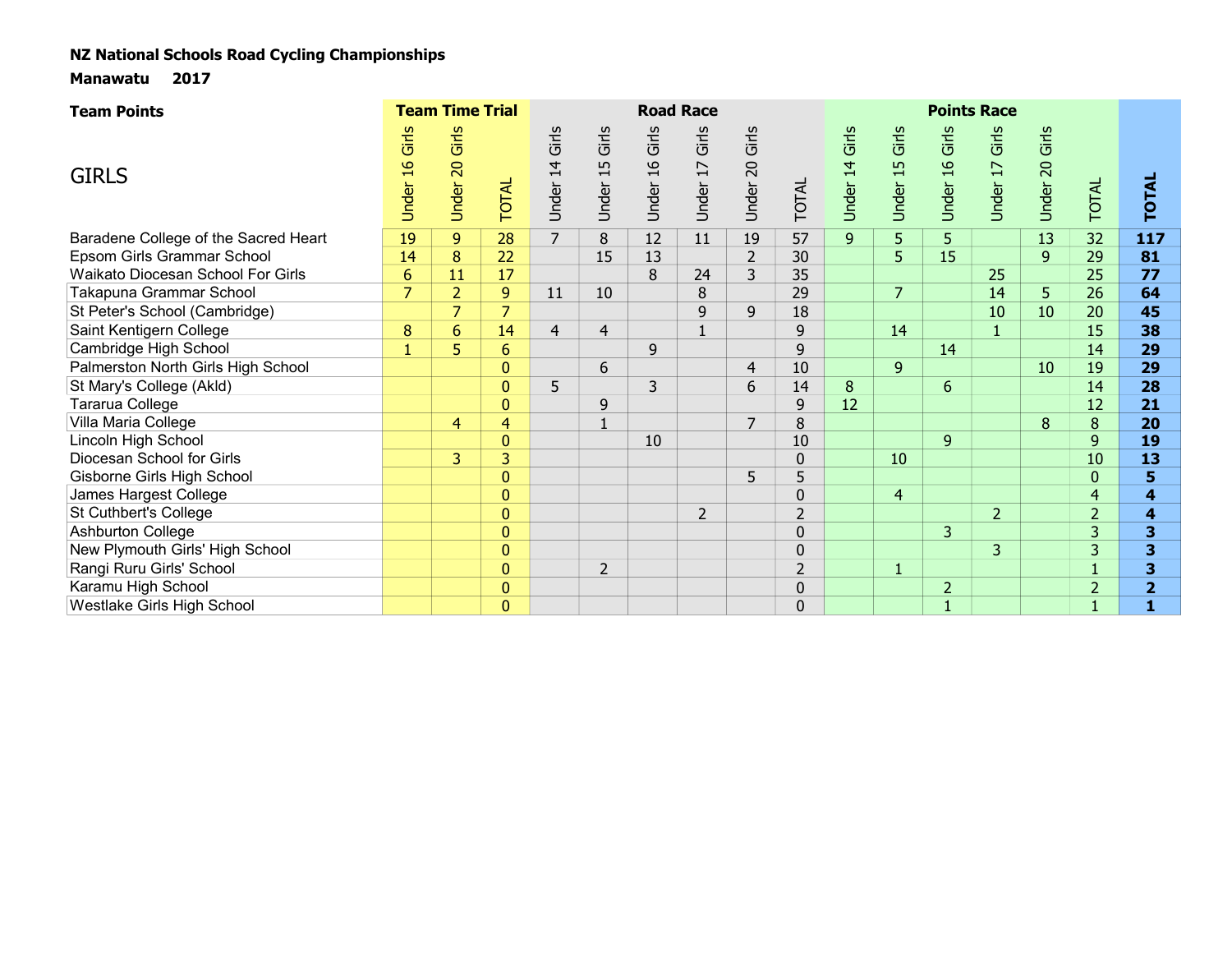| <b>Team Points</b>                        | eam Time Tri    |                |                            | <b>Road Race</b> |                |                                      | <b>Points Race</b>      |                |                |
|-------------------------------------------|-----------------|----------------|----------------------------|------------------|----------------|--------------------------------------|-------------------------|----------------|----------------|
| <b>INT BOYS</b>                           | Year 7&8 Boys   | TOTAL          | <b>Boys</b><br>13<br>Under | Under 14 Boys    | TOTAL          | <b>Boys</b><br>$\mathbf{r}$<br>Under | <b>Boys</b><br>Jnder 14 | <b>TOTAL</b>   | <b>TOTAL</b>   |
| Cambridge Middle School                   | 14              | 14             | 17                         | 15               | 32             | 14                                   | $\overline{8}$          | 22             | 68             |
| Palmerston North Intermediate Normal Scho | $6\overline{6}$ | $6\phantom{1}$ | 12                         |                  | 12             |                                      |                         | $\mathbf{0}$   | 18             |
| St Peter's School (Cambridge)             | 9               | 9              |                            |                  | 0              | 9                                    |                         | 9              | 18             |
| Saint Kentigern College                   |                 | 7              |                            | $\overline{4}$   | $\overline{4}$ | 3                                    | $\overline{2}$          | 5              | 16             |
| Scots College                             | 8               | 8              |                            |                  | 0              | 8                                    |                         | 8              | 16             |
| St Peter's College (Akld)                 |                 | $\mathbf{0}$   | 9                          |                  | 9              | 7                                    |                         | 7              | 16             |
| Sacred Heart College (Akld)               | 1               |                |                            | 6                | 6              | 5                                    | 3                       | 8              | 15             |
| <b>Bohally Intermediate</b>               |                 | 0              | 5                          |                  | 5              | $6\overline{6}$                      |                         | 6              | 11             |
| Huntley School (Marton)                   | 3               | 3              | 6                          |                  | 6              |                                      |                         | $\mathbf{0}$   | 9              |
| Whanganui Intermediate                    |                 | 0              | $\overline{2}$             | $\overline{2}$   | $\overline{4}$ | $\overline{2}$                       |                         | $\overline{2}$ | 6              |
| Remuera Intermediate                      | 5.              | 5              |                            |                  | 0              |                                      |                         | 0              | 5              |
| St Peter's College (Palmerston North)     |                 | 0              | 3                          |                  | 3              | $\mathbf{1}$                         |                         |                | 4              |
| <b>Belmont Intermediate</b>               | $\overline{2}$  | $\overline{2}$ |                            |                  | $\pmb{0}$      |                                      |                         | 0              | $\overline{2}$ |
| Horsham Downs School                      |                 | 0              |                            |                  | $\mathbf{1}$   |                                      |                         | 0              | 1              |